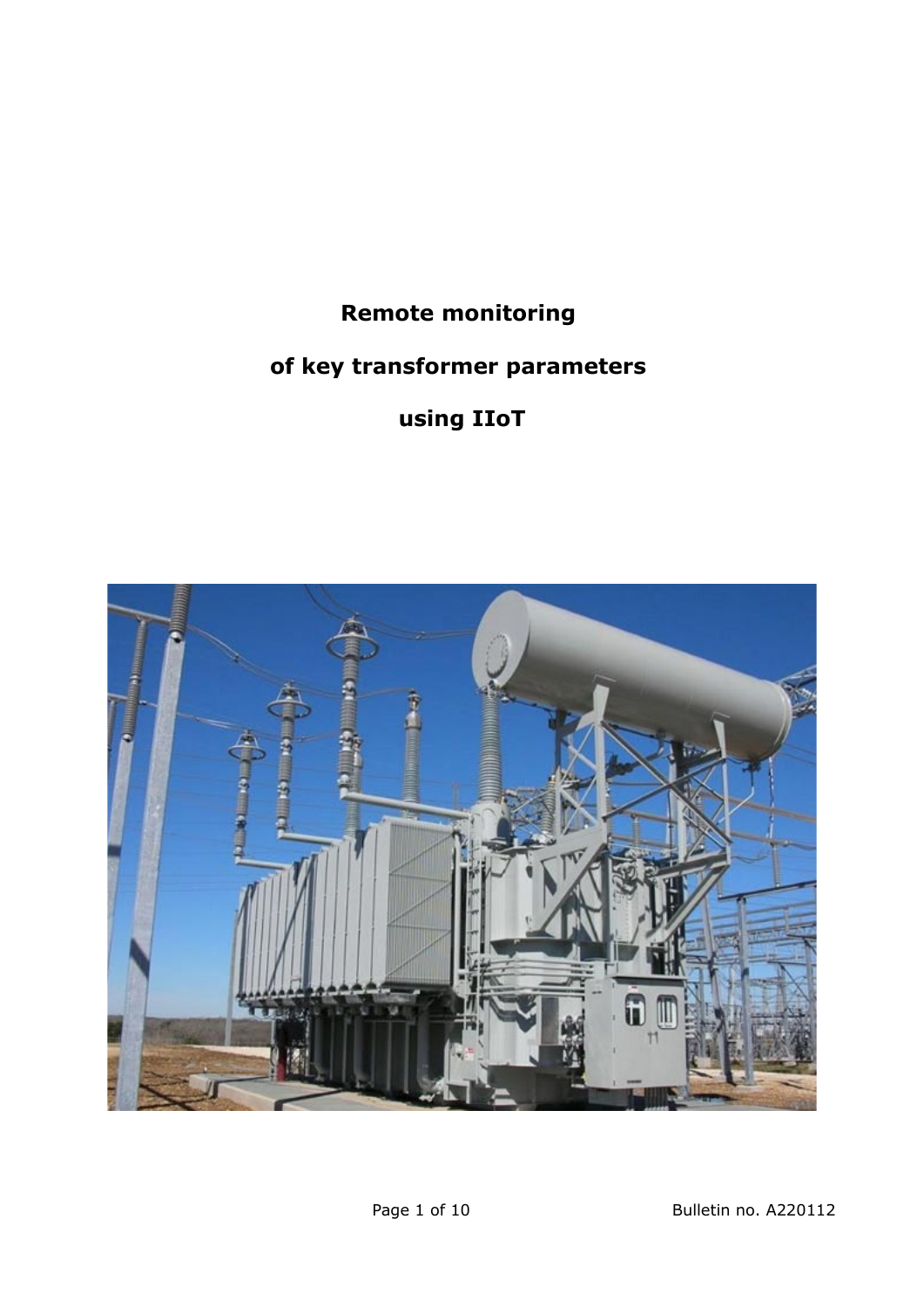### Revision history

| Version<br>No. | Date        | <b>Change Description</b>   | Created /<br>Changed<br>By | Reviewed<br>By | Approved By |
|----------------|-------------|-----------------------------|----------------------------|----------------|-------------|
| 1.0            | 6 Dec 2021  | First Draft                 | <b>RAM</b>                 | <b>RAM</b>     |             |
| 1.0.1          | 9 Dec 2021  | (1.1) Power outages and     | <b>VVM</b>                 | <b>RAM</b>     |             |
|                |             | effects added, (6) Proposed |                            |                |             |
|                |             | solution added              |                            |                |             |
| 1.0.2          | 12 Jan 2022 | (6.1) Geotagging added      | <b>RAM</b>                 | <b>RAM</b>     |             |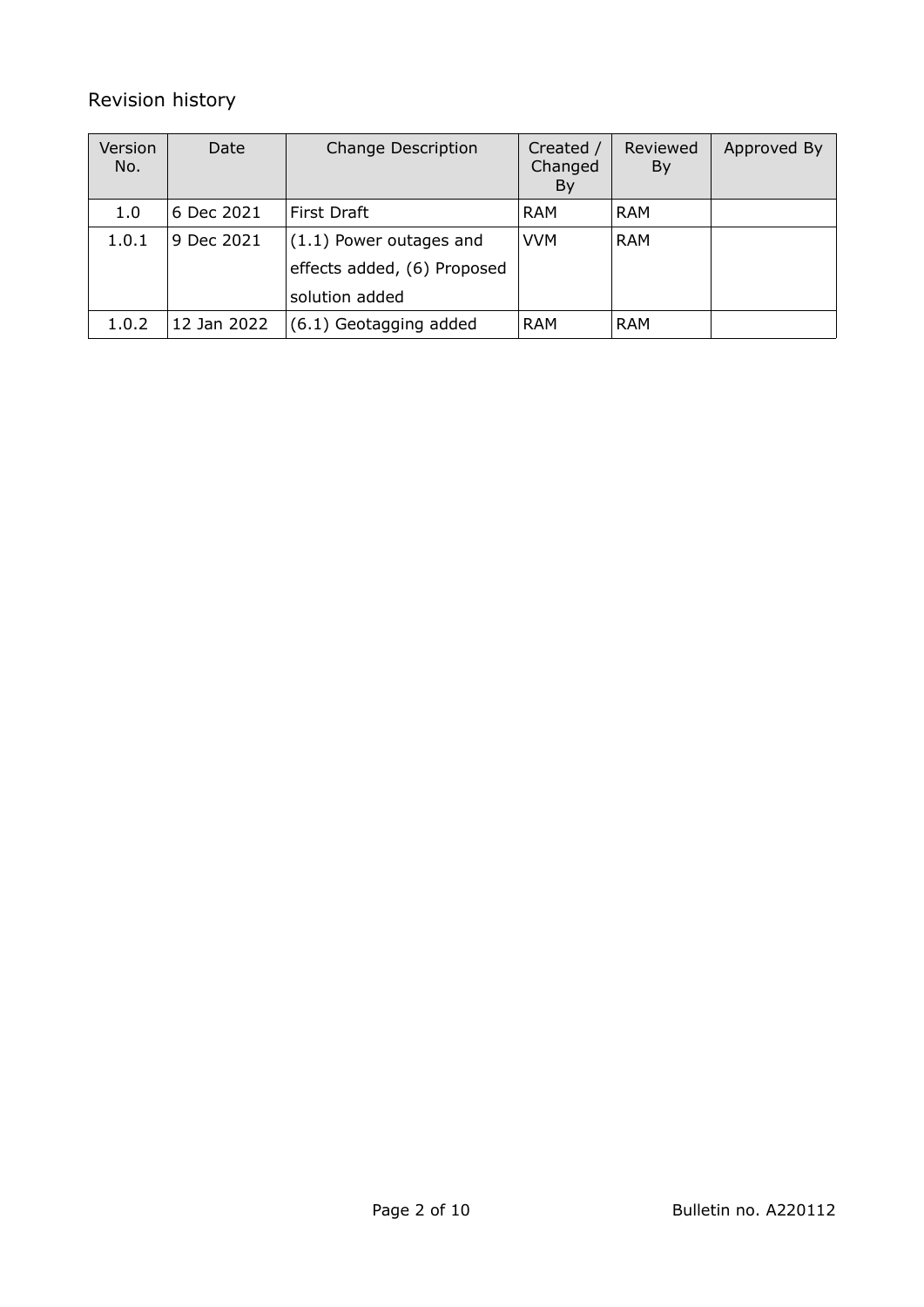## **Executive summary**

Transformers are remote assets which are important for our day to day life, failures of which can cause sufficient inconvenience and loss to a large section of population. While there are several methods to monitor transformer health, most of them being time based, a *condition*  **based** monitoring of transformers to predict failures is the need of the hour. A cost effective way is being suggested in this paper.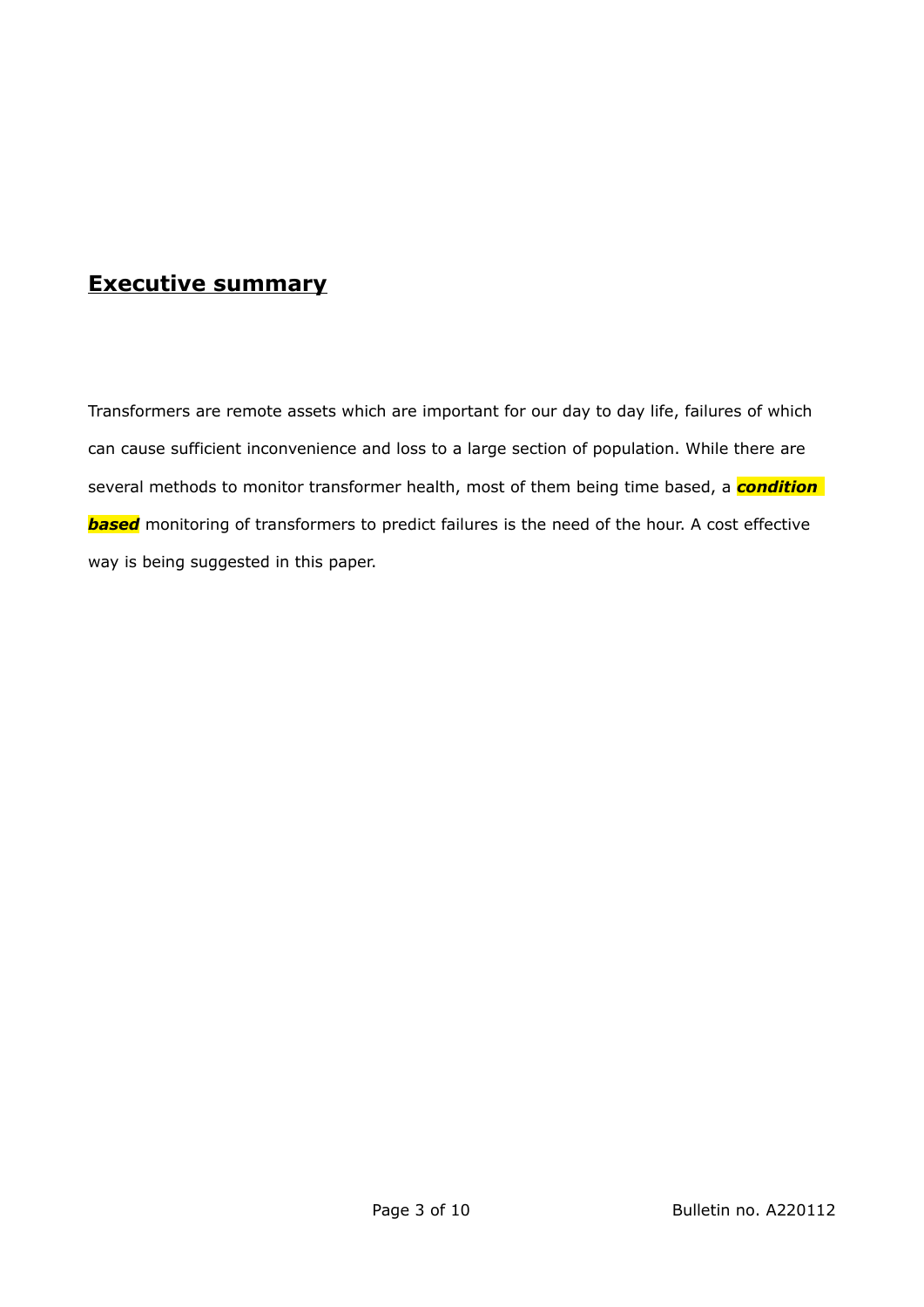#### 1. Introduction

Transformer is an important device in electric power transmission and distribution system. The preventive maintenance of transformer has become increasingly necessary to improve the reliability of the electrical power system. Transformers have problems caused from various reasons such as equipment damage, case leakage, overload and temperature.

The most important parameter of transformer monitoring is temperature that sees a rapid rise during over current condition. It causes rapid degradation of transformer insulation which results in many problems. The condition monitoring of a transformer uses a variety of tests and instruments to determine the healthiness of a transformer. Normally auxiliary protective devices installed on transformers do not provide log data of the transformer itself.



Internet of things (IoT) devices can be effectively used for online monitoring of different parameters of a transformer. Parameters to be monitored during an overload including under voltage, over current and under frequency have been discussed in various fora. Protection of power transformer from fault condition by using the wavelet transforms of magnetizing inrush currents and internal faults are another pointer. The quadrature method for calculating RMS voltage is used to efficiently detect power quality event by testing real time monitoring for voltage events. Also load monitoring of transformer is capable of measuring voltage, current and power. Amongst these, temperature and oil level are key pointers and monitoring them can serve as an early warning for failures of transformers.

Using a transformer monitoring and alert system helps to avert abnormal failure of transformers. In this system, all collected data are sent to a cloud based application via wifi. In addition, the proposed functions are created based on failure modes and effects analysis (FMEA) to identify alarm and alert conditions. The collected data can be used effectively for diagnostics and performance/efficiency analysis . IoT can be applied to communicate with field devices for collecting the assigned parameters such as temperature, oil level, pressure, and electrical power (electrical power not in scope) and effectively act on them. This system will offer a method of measuring various parameters, record data locally and also transmit it to cloud and monitor system values in real-time via web application as shown on dashboard. The web application can notify via email fault and alert messages to the user. The advantage is that it can monitor status of the transformer 24 X 7 via internet. This, regardless of the location of the user. Additionally, the system offers data collection (diagnostics can be based on these) and alerts that guide users to solve initial problems when faults occur in transformers.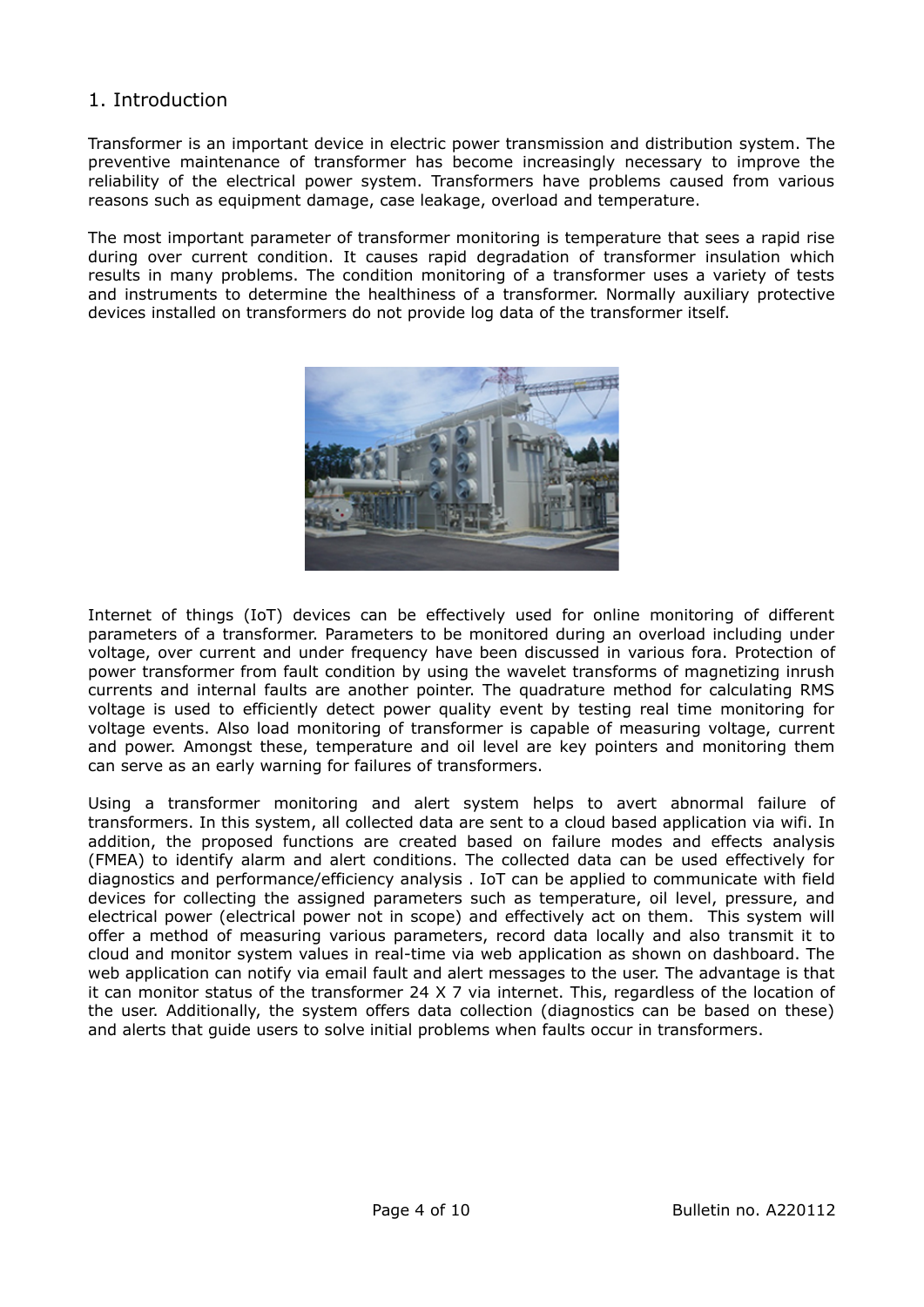#### 1.1 Power outages and effects

Electricity is the backbone of each industrialised society and economy. Modern countries are not used to having even short power blackouts. The increased dependency on continuous power supply related to electronics, industrial production, and daily life makes todays' society much more vulnerable concerning power supply interruptions. A brownout (reduced voltage) of some minutes or a similar blackout (complete failure of electricity supply) may cause some inconvenience at home such as having the lights turn off. But a blackout of a few hours or even several days would have a significant impact on our daily life and the entire economy. Critical infrastructure such as communication and transport would be hampered, the heating and water supply would stop and production processes and trading would cease. Emergency services like fire, police or ambulance could not be called due the breakdown of the telecommunication systems. Hospitals would only be able to work as long as the emergency power supply is supplied with fuel. Financial trading, cash machines and supermarkets would in turn have to close down, which would ultimately cause a catastrophic scenario. If the blackout were to spread across the border lines, which is more likely today due to the interconnection of power grids between different states, the impacts would escalate as a function of the duration of the interruption.

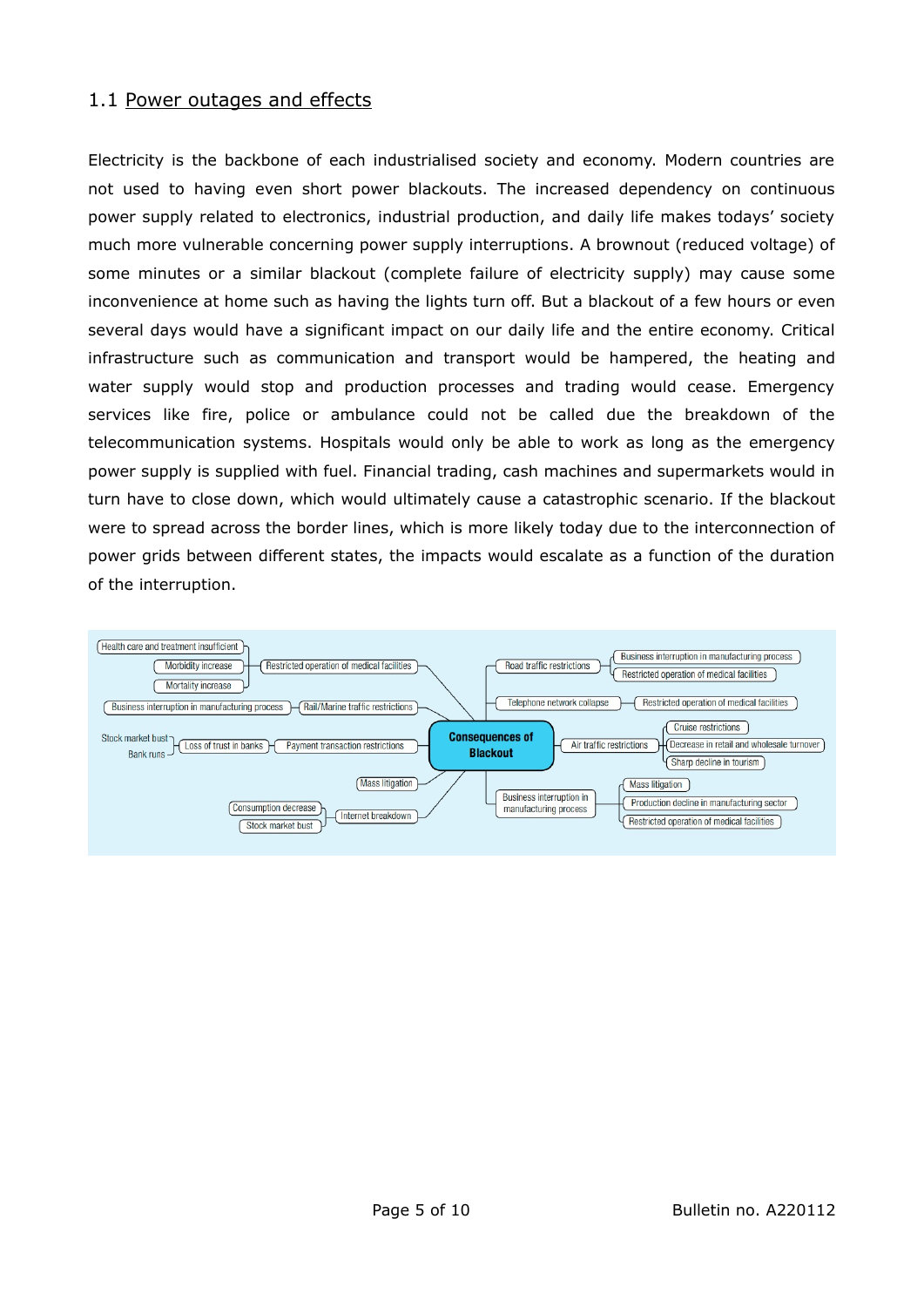#### 2. Condition monitoring of transformers

#### 2.1. Temperature

Temperature is a key parameter that affects the dielectric strength of the transformer. The temperature will increase or decrease depending on pay load of transformer. Normally transformer has two temperature sensors and a contact to measure winding temperature and top oil temperature. Moreover, top oil temperature is compared with ambient temperature to then control the cooling unit. Normally, PT100 RTD are used as temperature sensors to measure temperature. In normal operation, winding temperature should not be more than 15◦C of top oil temperature.

#### 2.2. Oil level

Oil is used for insulation and cooling the coil inside transformer body. It has a breakdown voltage of more than 30 KV (IEC165). The normal function is to transfer heat away from coils to the radiator, and through radiator fins to the air around the transformer. This ensures that the coil wire and iron core of transformer is cooled off and also maintains the coil wire insulation. The oil should cool enough so as to not reach it's flash point. The insulation between the high and low voltage coil should be properly maintained.

The transformer oil has a very long life, but the level must be checked regularly. Normally transformer has oil level sensors and indicators. However, datalogging is usually not done.

#### 2.3. Pressure

The pressure inside transformer can cause short circuit inside the transformer. If a short circuit occurs inside the transformer, caused by a large arc within the transformer, the transformer oil will produce gas vapor and will create continuous and rapid high pressure, called Dynamic Pressure Peak(DPP). Moreover, if the pressure rises quickly it indicates there is air in the transformer body.

The pressure in the transformer body should be not exceed 0.2 bar.

#### 2.4. Power quantity

Power quantity parameters are usually monitored, including current (A), voltage (V), and electric power (kW, kVA, kVAR). A load consumption of not over 80% of rated current of the transformer should be allowed, and phase balancing should not differ more than 20% of the average.

*Since these are regularly monitored, they are not included in the scope of this system.*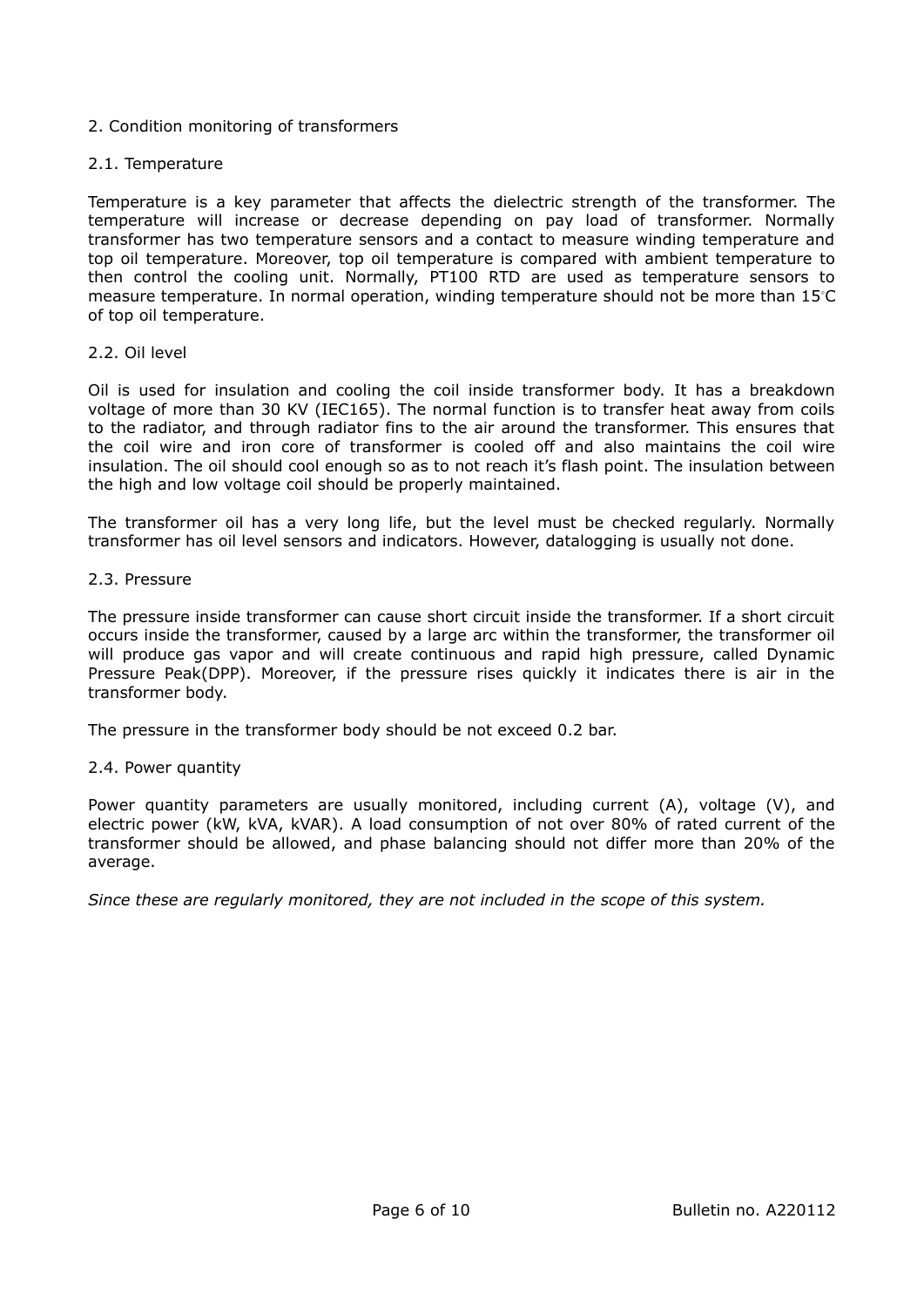## **Proposed architecture**

- 3. IIoT system architecture consists of 3 layers
- 3.1. Physical layer

Sensors and instruments are installed inside / outside of transformer to measure the assigned parameters. Signals from physical devices that are discrete/ analog are converted to digital data. Alarms, signals are also configured here for local alerts and information.

#### 3.2. Network layer

The network layer uses devices / systems for collecting, and processing data. In addition, any wifi router is configured as gateway between the physical layer and Cloud server. Various protocols and signals from physical layer up to cloud like MQTT protocol, wifi or locally bluetooth are used for transmitting this data to the cloud.

#### 3.3. Application layer

A cloud server based application is used for delivering specific alarm and alert services to additional users or public at large. Users can remotely monitor by smart phone, tablet, laptop and PC the parameters being measured at the physical layer.

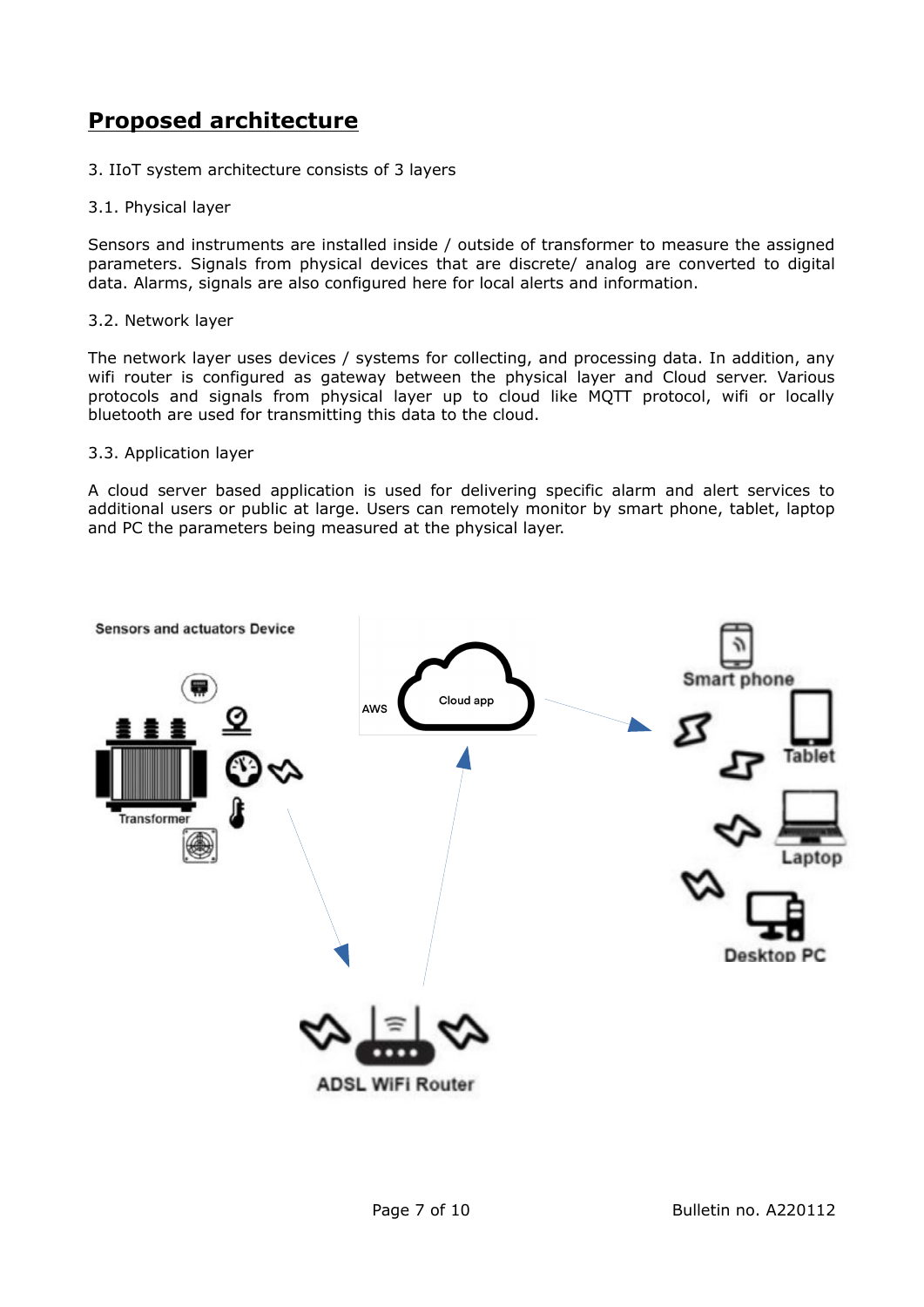4. Determining key parameters using FMEA (Failure modes and Effects Analysis)

FMEA is used to identify values of oil levels, typically oil level too low (low low), oil level low, oil level high, oil level too high (high high). Any of these conditions are notified to releveant users by email.

| Name                   | Function              | Mode                   | Cause                                                                     | Effect                                                                                                               | Criticality | Remarks                                                                              |
|------------------------|-----------------------|------------------------|---------------------------------------------------------------------------|----------------------------------------------------------------------------------------------------------------------|-------------|--------------------------------------------------------------------------------------|
| Oil level<br>indicator | Oil level<br>Checking | Oil level too<br>low   | Oil level less Reduce<br>than set<br>point, oil<br>leak                   | electrical<br>insulation<br>and loss of<br>cooling the<br>winding coil<br>inside.<br>Transformer<br>will<br>overheat | Dangerous   | Have to<br>check tank<br>of oil and<br>add oil to<br>correct<br>value,<br>Check leak |
|                        |                       | Oil level too<br>High  | Overpressur  <br>e when the<br>oil expands                                | The oil<br>pressure<br>inside<br>increase<br>and trip<br>occurs                                                      | Dangerous   | Check level<br>of oil and<br>make to<br>correct<br>value                             |
|                        |                       | Oil level<br>incorrect | Malfunction<br>of sensors<br>and<br>calibration<br>value not<br>corrected | False trip                                                                                                           | Safe        | Calibrate or<br>replace oil<br>level<br>indicators                                   |

A sample for oil level is given below :

Normal range of oil level is 70%–95% of full scale. Alarm range is <60% or >95% of full scale.

#### 5. Conclusion

The proposed system is beneficial for preventive maintainence of transformer from any faults. This method can transform *time-based maintenance* to *condition-based maintenance*. Monitoring only key parameters via devices / systems to collect and convert field data into information goes a long way to avoid transformer failures. The system can monitor in real time via web based application dashboard the key transformer values. Alarm and alert conditions that are developed based on FMEA, can support users to save time and solve problems predictively. The system can send alerts to the user via email.

The diagnosis, based on the number of times the relay of temperature unit was triggered, will give a clear indication of frequent overloading, or faults within the transformer. Any oil leakage due to ageing, or faulty manufacturing, leading to tripping of oil level relay will serve as an early warning to look into the defects and repair them.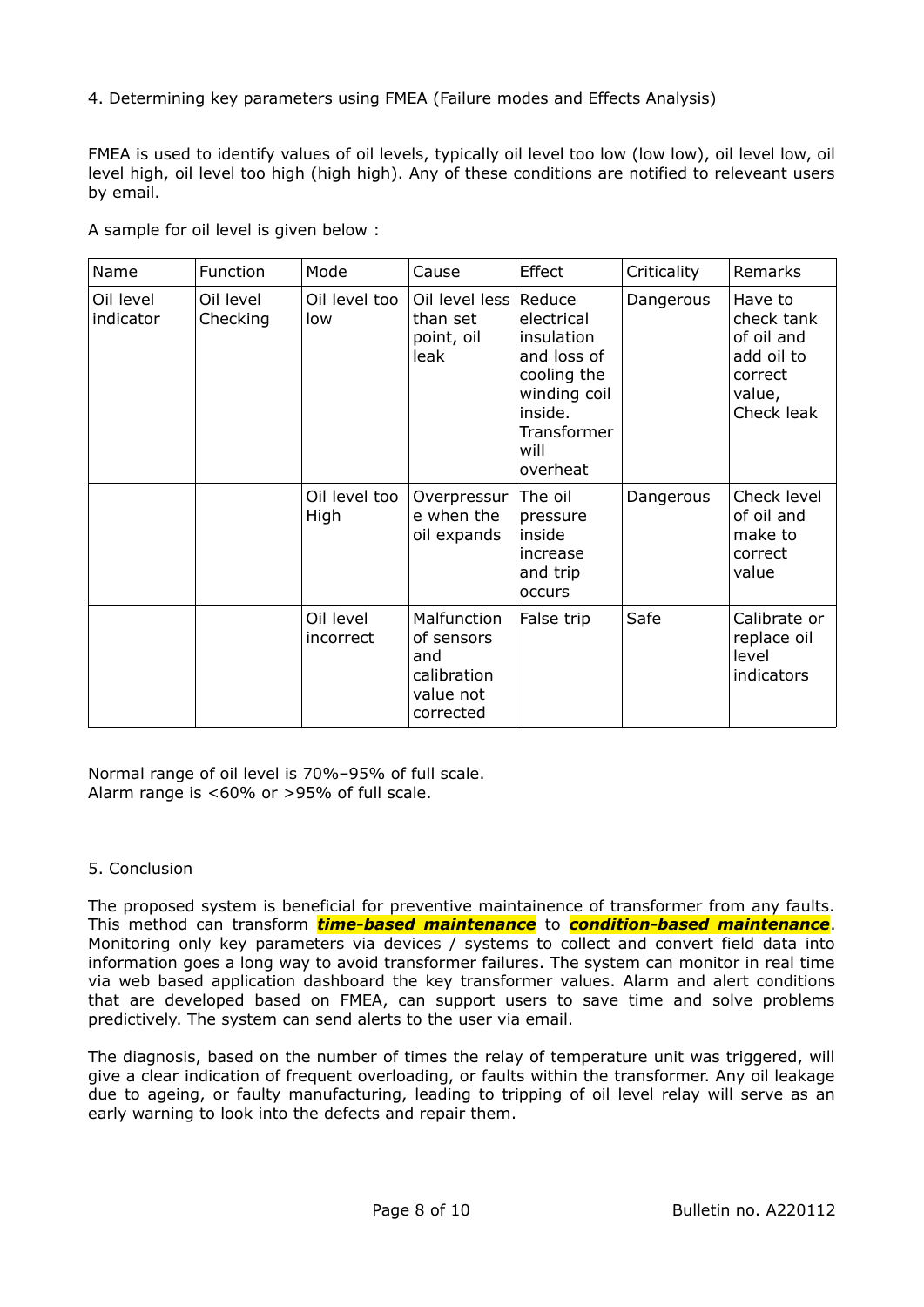#### 6. **Proposed solution**

An IIoT based device for transformer oil level and oil temperature will help condition based monitoring. Alarms generated will be on realtime events of oil leakage (oil level low) and / or temperature rise (overloading or leakage). All this data will be logged and available for analysis on the cloud to several executives (or even to public) for all transformers equipped with these devices.

A typical IIoT device will look as below :



A cloud based dashboard will be provided where the parameters of individual transformers can be monitored.